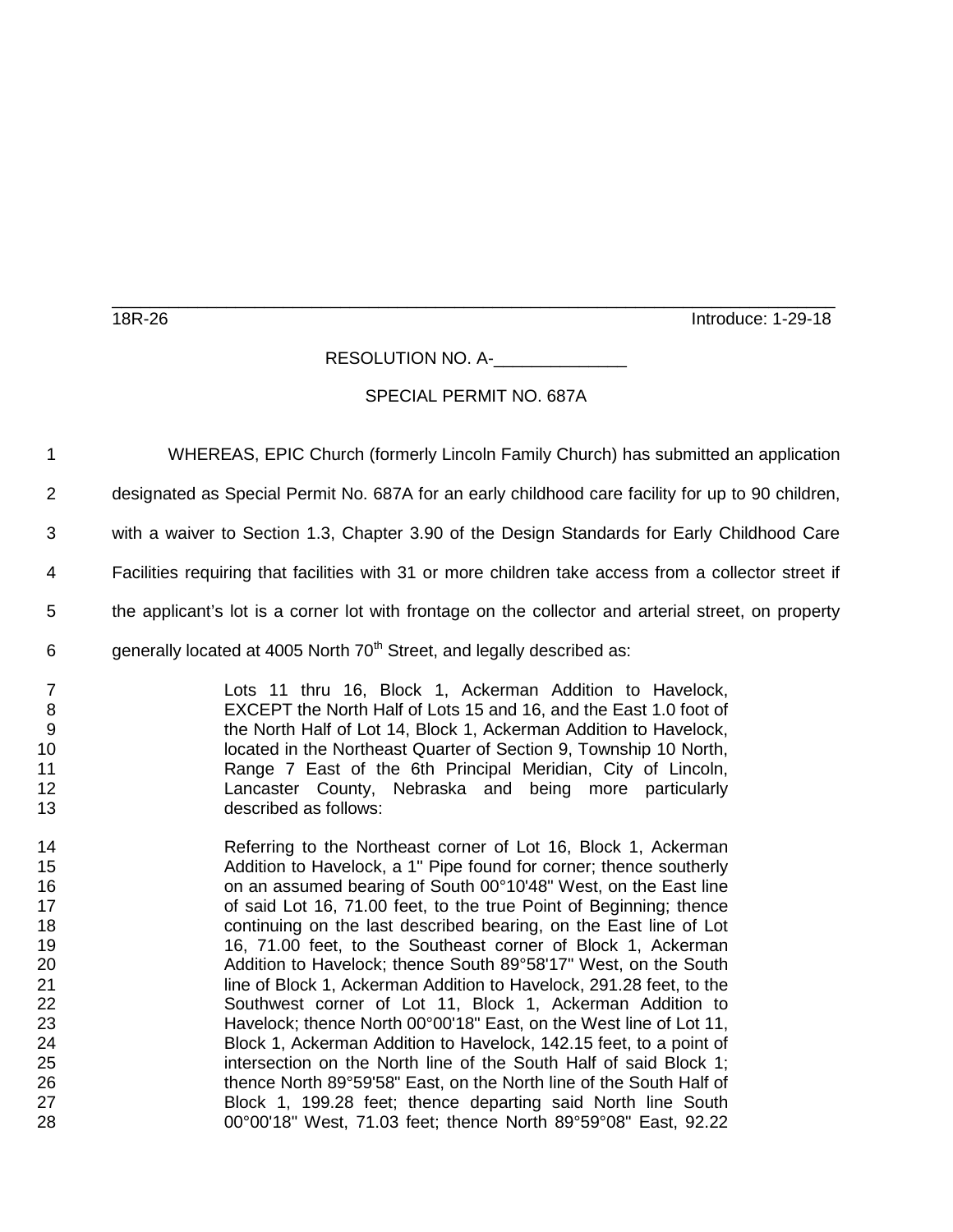1 feet, to the Point of Beginning. Containing a total calculated area<br>2 comparison of 34 859 square feet, or 0.800 acres, more or less: of 34,859 square feet, or 0.800 acres, more or less;

 WHEREAS, the community as a whole, the surrounding neighborhood, and the real property adjacent to the area included within the site plan for this special permit will not be adversely affected by granting such a permit; and

 WHEREAS, said site plan, together with the terms and conditions hereinafter set forth, are consistent with the Comprehensive Plan of the City of Lincoln and with the intent and purpose of Title 27 of the Lincoln Municipal Code to promote the public health, safety, and general welfare.

 NOW, THEREFORE, BE IT RESOLVED by the City Council of the City of Lincoln, Nebraska:

 That the application of EPIC Church (formerly Lincoln Family Church), hereinafter referred to as "Permittee", for an early childhood care facility for up to 90 children, with a waiver from Section 1.3, Chapter 3.90 of the City of Lincoln Design Standards for Early Childhood Care Facilities requiring that facilities with 31 or more children take access from a collector street if 16 the applicant's lot is a corner lot with frontage on the collector and arterial street, be in substantial compliance with said application, the site plan, and the following additional express terms, conditions, and requirements:

19 1. This permit approves an early childhood care facility for up to 90 children with a waiver from Section 1.3, Chapter 3.90 of the City of Lincoln Design Standards for Early Childhood Care Facilities requiring that facilities with 31 or more children take access from a collector street if the applicant's lot is a corner lot with frontage on the collector and arterial street.

2. Before receiving building permits or before a final plat is approved:

 a. The Permittee shall cause to be prepared and submitted to the Planning Department a revised and reproducible final site plan including **3** copies with all required revisions as listed below:

-2-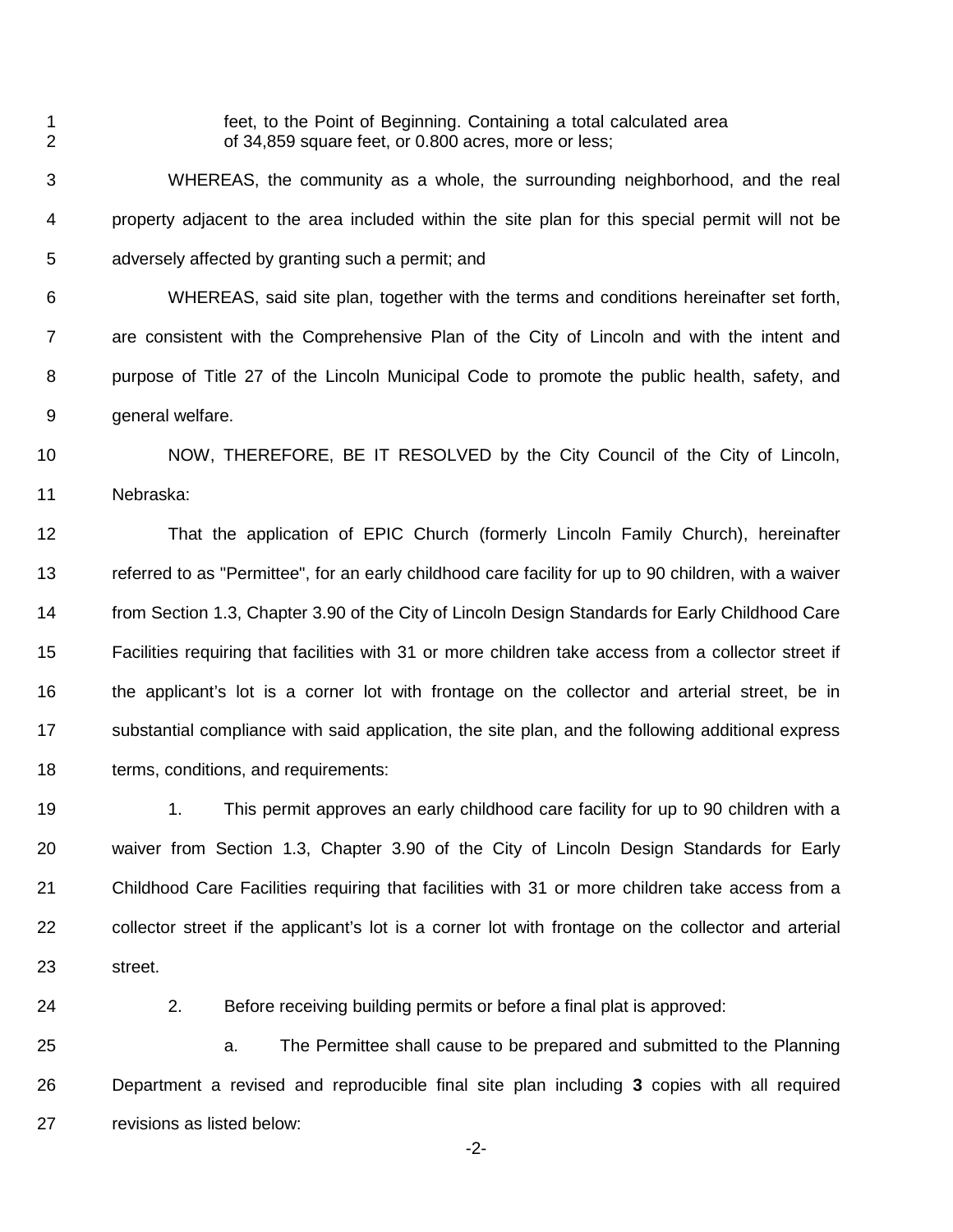| 1<br>$\overline{2}$<br>3<br>4 |                                                                 | i.    | On the sheet titled "Site Plan", clarify that this special permit is<br>only applicable to the area noted as Parcel 2 by distinguishing<br>said boundary from other parcel boundaries shown on the "Site<br>Plan."                                         |
|-------------------------------|-----------------------------------------------------------------|-------|------------------------------------------------------------------------------------------------------------------------------------------------------------------------------------------------------------------------------------------------------------|
| 5<br>6                        |                                                                 | ii.   | Illustrate the dimensions of the setback to the playground on the<br>south side.                                                                                                                                                                           |
| $\overline{7}$                |                                                                 | iii.  | Illustrate the dimensions of the parking stalls.                                                                                                                                                                                                           |
| $\,8\,$<br>9<br>10            |                                                                 | iv.   | Confirm whether the regular parking and ADA parking stalls meet<br>the Design Standards for Parking Lots and ADA standards, and<br>revise the parking layout accordingly as needed.                                                                        |
| 11<br>12                      |                                                                 | v.    | Show parking lot screening per the Design Standards for<br>Screening and Landscaping.                                                                                                                                                                      |
| 13<br>14<br>15<br>16          |                                                                 | vi.   | Add the following note: "The existing freestanding sign for the<br>church on the northwest corner of N. 70th Street and Kearney<br>Avenue does not meet the provisions of Section 27.69.160 and<br>cannot be used by the daycare in the current location." |
| 17<br>18<br>19<br>20          |                                                                 | vii.  | Add the following note: "Signs need not be shown on this site<br>plan, but all signs need to be in compliance with chapter 27.69 of<br>the Lincoln Zoning Ordinance. All signs must be approved by<br>Building & Safety Department prior to installation." |
| 21<br>22<br>23                |                                                                 | viii. | Revise the Conversion Plan (Alternative Use Plan) to remove<br>mention of uses not allowed by right in the R-3 zoning district<br>(triplex and quadplex) to the satisfaction of the Planning Director.                                                     |
| 24                            |                                                                 | b.    | The Permittee shall provide verification that the letter of acceptance as                                                                                                                                                                                  |
| 25                            |                                                                 |       | required by the approval of the special permit has been recorded with the Register of Deeds.                                                                                                                                                               |
| 26                            | 3.                                                              |       | Before occupying the buildings,<br>all development and construction shall                                                                                                                                                                                  |
| 27                            | substantially comply with the approved plans.                   |       |                                                                                                                                                                                                                                                            |
| 28                            | 4.                                                              |       | The physical location of all setbacks and yards, buildings, parking and circulation                                                                                                                                                                        |
| 29                            |                                                                 |       | elements, and similar matters must be in substantial compliance with the location of said items                                                                                                                                                            |
| 30                            | as shown on the approved site plan.                             |       |                                                                                                                                                                                                                                                            |
| 31                            | 5.                                                              |       | The terms, conditions, and requirements of this resolution shall run with the land                                                                                                                                                                         |
| 32                            | and be binding upon the Permittee, its successors, and assigns. |       |                                                                                                                                                                                                                                                            |
| 33                            | 6.                                                              |       | The Permittee shall sign and return the letter of acceptance to the City Clerk.                                                                                                                                                                            |
| 34                            |                                                                 |       | This step should be completed within 60 days following the approval of the special permit. The<br>$-3-$                                                                                                                                                    |